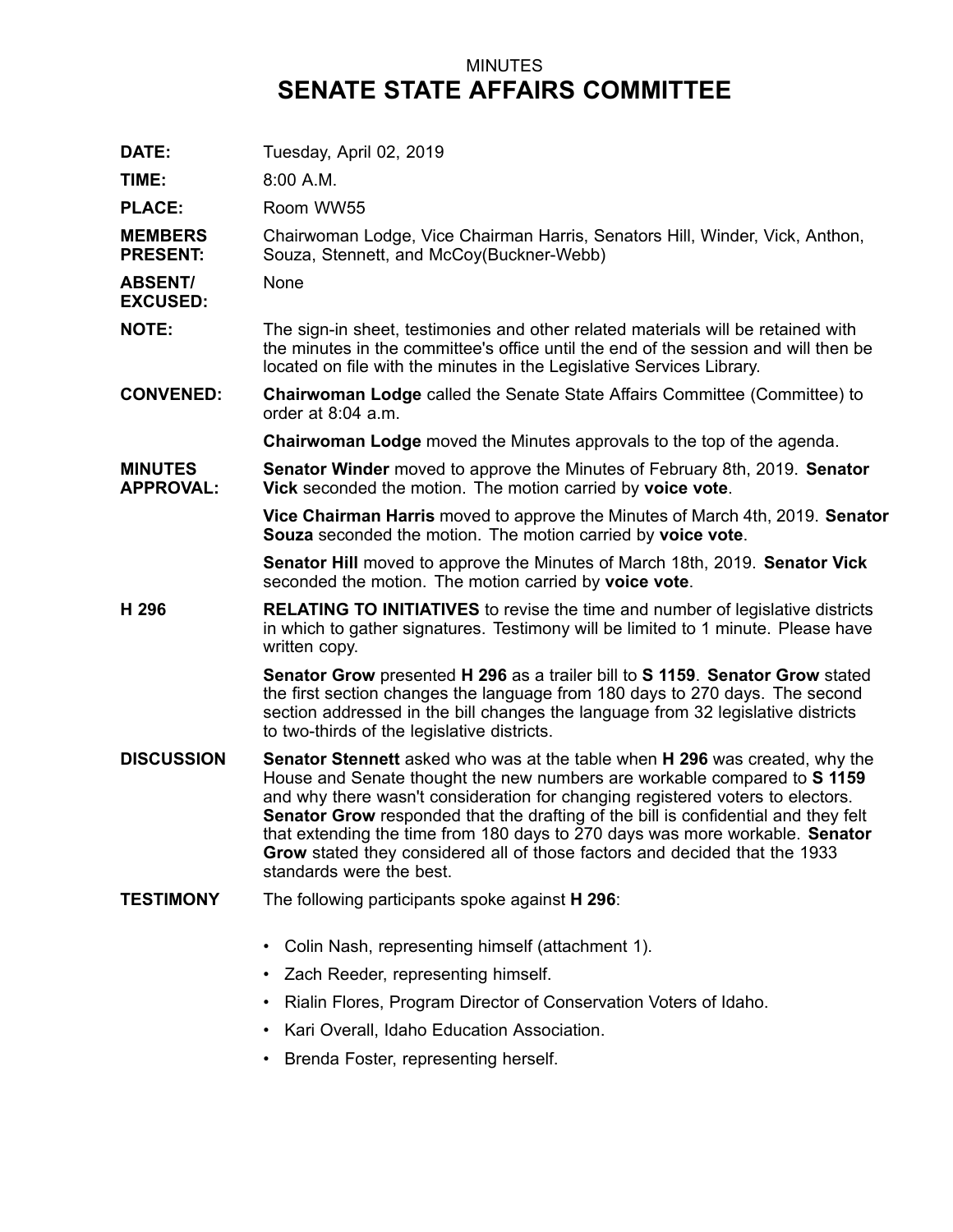- •Gary Moncrief, Professor of Political Science, Boise State University.
- •John Segar, retired fireman.
- Roberta DaMico, representing herself.
- Ritchie Eppink, Legal Director of the ACLU.
- •Kathy Griesmeyer, Policy Director of the American Civil Liberties Union (ACLU).
- Sam Sandmire, representing herself.
- •Tracy Olsen, representing herself.
- Ashley Prince, representing herself.
- •Jayson Taylor, representing himself.
- •Jeremy Redman, representing himself.
- •Stephanie Hansen, representing herself.
- •Jordan Morales, representing himself.
- •Jocelyn Plass, representing herself.
- •Jason Hudson, legal counsel for AFL-CIO.
- Dianne Jensen, representing herself.
- Cindy Mueller, representing herself.
- Catherine Carmine, representing herself.
- Rebecca Schroeder, Reclaim Idaho.
- Ken Harris, representing himself.

The points they made were

- 1. **H 296** is unconstitutional.
- 2. To prevent out-of-state interest groups ballot initiatives.
- 3. To prevent our state from emulating Wyoming's ballot initiative model.
- 4. **H 296** does not empower local voters, but takes power away from them.

5. Grassroots opposition to the bill via the thousands of calls and e-mails made to the Governor's office.

Russ Hendricks, Idaho Farm Bureau, spoke against **H 296** because of their support for **S 1159**. (attachment 2 for all written notes from those who testified)

**DISCUSSION: Senator Stennett** asked Collin Nash if Wyoming has <sup>a</sup> fiscal analysis component to their initiative process, and if he believed there will be <sup>a</sup> legal challenge to this bill if it gets passed. **Mr. Nash** responded that there were no such requirements, and Wyoming hasn't changed their initiative standards since 1988. **Mr. Nash** argued that Wyoming's standard is unworkable and unreasonable, and it wouldn't stand legal muster.

> **Senator Winder** asked Mr. Nash to state who he represented and his background. **Mr. Nash** stated he was <sup>a</sup> third-year law student at Concordia.

> **Senator Souza** asked if the Wyoming standards have been challenged. **Mr. Nash** stated that wasn't part of his analysis, because Idaho standards are specific to Idaho case law.

> **Senator Winder** asked Rialin Flores if she knew the ratio of urban to rural voters. **Ms. Flores** stated that she did not know the number, but would provide all necessary information to the Committee.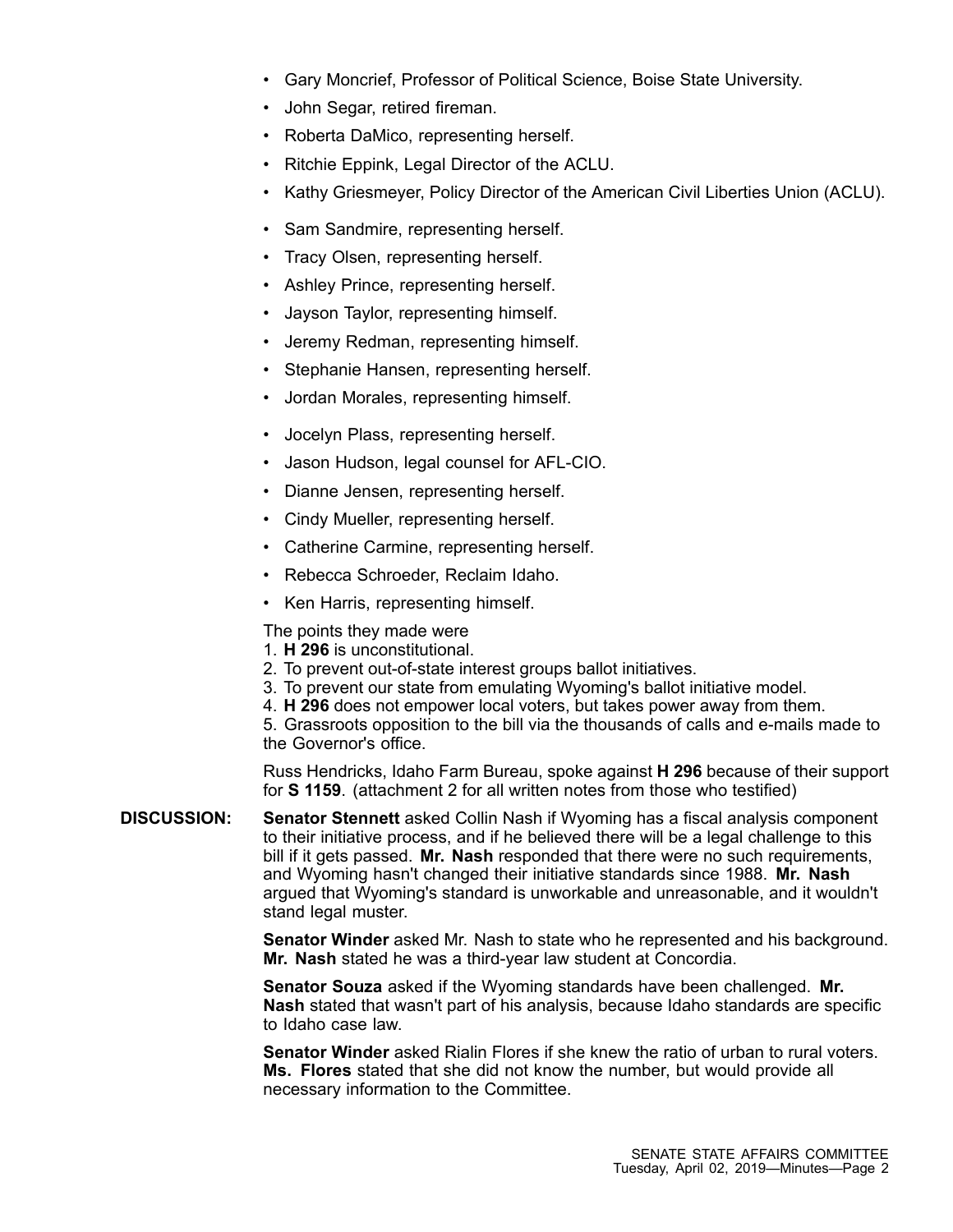**Senator Winder** asked Kari Overall if she had done <sup>a</sup> comparison to the Luna Laws and the Governor's Taskforce on Education. **Ms. Overall** stated that she did not, but she could provide that information to the Committee.

**Chairwoman Lodge** asked when Ms. Overall started volunteering. **Ms. Overall** stated her first signature gathering was in December of 2017, and she worked through October of 2018.

**Chairwoman Lodge** asked if Professor Moncrief knew of any initiatives brought in Wyoming. **Professor Moncrief** responded that only one initiative has made it on the ballot since 1988.

**Senator Winder** questioned Professor Moncrief about his concerns for population changes in state districts, and if they took those concerns to the extreme, there would only be elections every ten years. **Professor Moncrief** stated the only point he was making was that the emergency clause in the bill makes that disparity much worse.

**Senator Stennett** presented <sup>a</sup> scenario to Professor Moncrief where four districts can effectively veto any referendum. **Professor Moncrief** noted that scenario isn't present in **H 296**, however, the registered voter standard is still problematic.

**Senator Winder** asked Kathy Griesmeyer if you take her and Professor Moncrief's points to their logical conclusion, how do you not require elections every 10 years. **Ms. Griesmeyer** stated when you have <sup>a</sup> geographic distribution requirement and <sup>a</sup> varied number of registered electors, there are legal concerns to the 14th Amendment's Equal Protection Clause as it pertains to the legal concept of, "One Person, One Vote."

**Senator Hill** asked Ms. Griesmeyer if the ACLU prefers **H 296** over **S 1159**. **Ms. Griesmeyer** stated that both bills have constitutional concerns and they object to both bills, they do not believe **H 296** alleviates the concerns from **S 1159**.

**Senator Stennett** asked Ritchie Eppink if it was proper for the Attorney General's office to use the Dredge case as an example. **Mr. Eppink** responded that the Dredge case provides helpful clues in what the Idaho State Supreme Court would analyze, and he believes the existing requirements as is are unconstitutional, and **S 1159** and **H 296** are even more unconstitutional.

**Senator Winder** asked Mr. Eppink the same question about the disproportionality of districts that he asked of Professor Moncrief and Ms. Griesmeyer. **Mr. Eppink** responded that his question addresses an important point that gets glossed over, and that is "One Person, One Vote" and the fact that the courts tolerate disproportionate districts between censuses. **Mr. Eppink** concluded they are talking about the ballot access, and not the ballot box and when the legislature imposes requirements on the initiative process it limits the ability of the people of the state of Idaho to actually vote on something in the first place.

**Senator Vick** asked why the existing law hasn't been challenged yet if it is unconstitutional. **Mr. Eppink** responded that the legislature has kept them busy with other unconstitutional laws, and they have had to prioritize their cases.

**Senator Souza** asked Tracy Olsen if she understood that <sup>a</sup> no vote on **H 296** would lead to **S 1159** being the law, and she asked why shouldn't the state change its initiative process with the advancements in technology. **Ms. Olsen** stated technology doesn't change the fact they have to register door to door, nor does it change the amount of people needed to get an initiative passed. **Senator Souza** clarified the rationale for **H 296** and stated that both Propositions 1 and 2 got enough signatures before the deadline for both initiatives to be on the ballot. **Senator Souza** further stated **H 296** is needed to combat out-of-state tech firms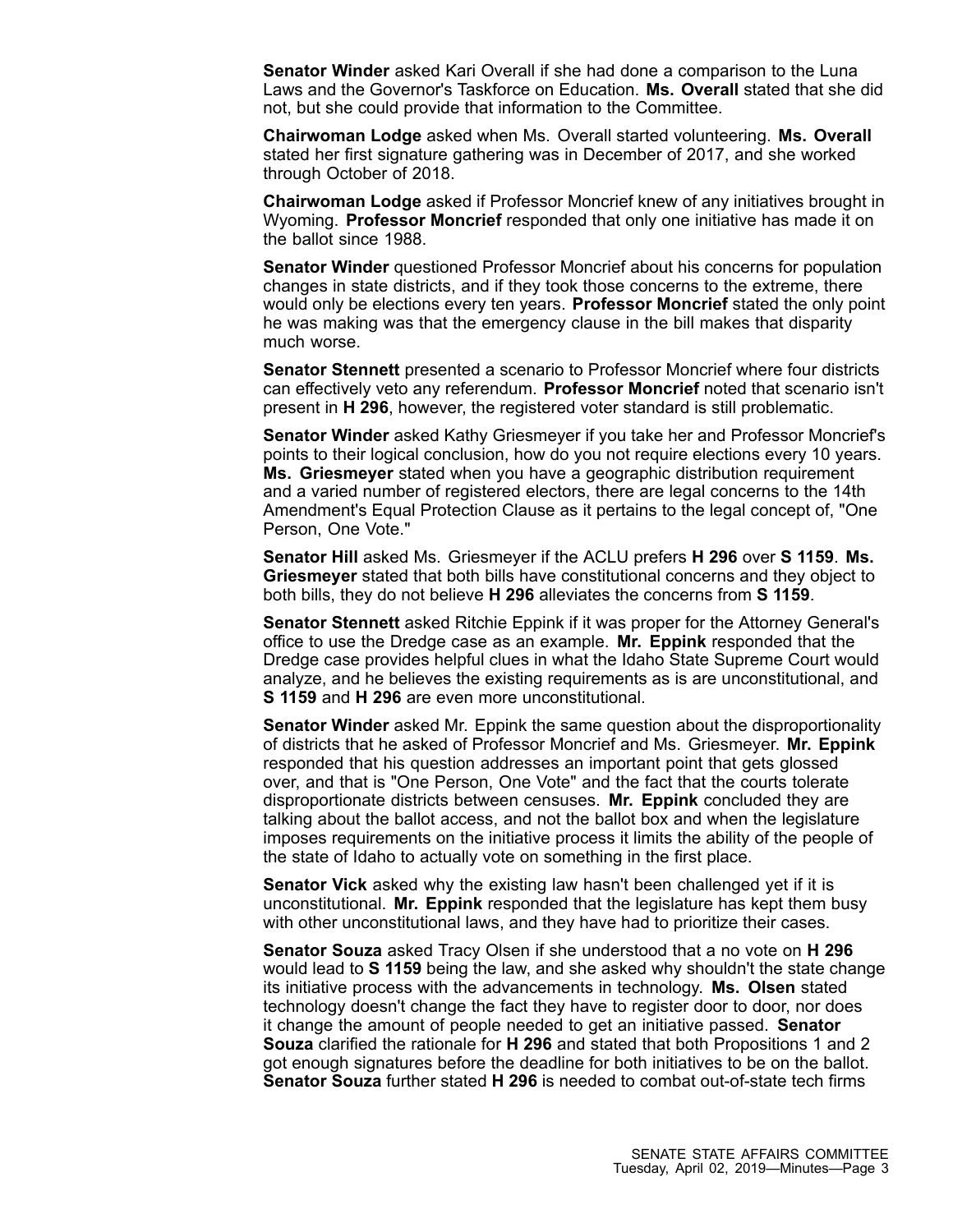specializing in voter initiatives where they do not always "bring forth the agenda the people in the state really want." **Ms. Olsen** asked the Committee if anyone had spent time working on an initiative in the state and challenged members of the Committee about the out-of-state money that they may take to get re-elected.

**Chairwoman Lodge** commented that she took part in the recent Proposition 1 initiative, and stated that its important for ballot initiatives to be subjected to the same financial obligations that elected officials are subjected to.

**Senator Stennett** asked Russ Hendricks if he had participated in an initiative campaign and if he had any concerns that **H 296** or **S 1159** could subject the State of Idaho to wealthy out-of-state interests. **Mr. Hendricks** responded that he hasn't participated in an initiative process, but he has campaigned for elected officials. **Mr. Hendricks** further stated that **S 1159** does not impose any additional burdens that other states do not have, and concluded that if there is something that is good for both urban and rural Idahoans, then it will get on the ballot.

**Chairwoman Lodge** asked Jason Hudson if he felt it would be impossible for an initiative to make it onto the ballot if **H 296** was passed. **Mr. Hudson** responded that the process would make it so difficult that it will be nearly impossible to get an initiative on the ballot.

**Senator Winder** commented that the other portion of the constitutional amendment that people keep neglecting, the legislature has the duty to regulate initiatives. **Senator Winder** stated **H 296** is an effort to listen to the testimony of **S 1159**, and they specifically made concessions.

**Senator Souza** asked Ken Harris where he got his information about the number of calls and e-mails the Governor's office had received about **H 296** and **S 1159**. **Mr. Harris** stated he read the figures online, and he had no official documentation on him. **Senator Souza** lamented that these numbers can't be trusted, and that they are hearsay.

**Senator Grow** concluded that he finds it interesting that both the House and Senate have made efforts to make the initiative process easier, and people are still against this legislation. **Senator Grow** noted neither **S 1159** or **H 296** change the requirements for "qualified electors" and noted the concessions made in **H 296** in comparison to **S 1159**.

**Senator Stennett** asked why this bill came through the process that it did, why it simply wasn't amended, and she asked about the "lack of rigor" from stakeholders. **Senator Grow** responded that he doesn't determine what process the House chooses, but he and <sup>a</sup> small group of Senators did confer with them.

**Senator Hill** asked how many other states require 10 percent or more registered voters in each district. **Senator Grow** responded that 11 of 26 states with an initiative process have the standard of 10 percent of votes cast. **Senator Hill** commented that although they can have to the same rate, when you apply that to <sup>a</sup> different population, you do not get an apples-to-apples comparison. **Senator Stennett** commented that no other state has <sup>a</sup> 10 percent requirement for registered voters.

**Chairwoman Lodge** asked how many states do not offer initiatives. **Senator Grow** stated that there were 24.

- **TESTIMONY:** After conferring with Marissa Morrison, Governor Little's Press Secretary, and as of Friday night, **Mr. Harris** confirmed that the Governor's office had received 2,502 e-mails and phone calls opposing **H 296** and **S 1159**, and 9 in favor.
- **MOTION: Senator Souza** moved to send **H 296** to the floor with <sup>a</sup> **do pass** recommendation. **Senator Hill** seconded the motion.